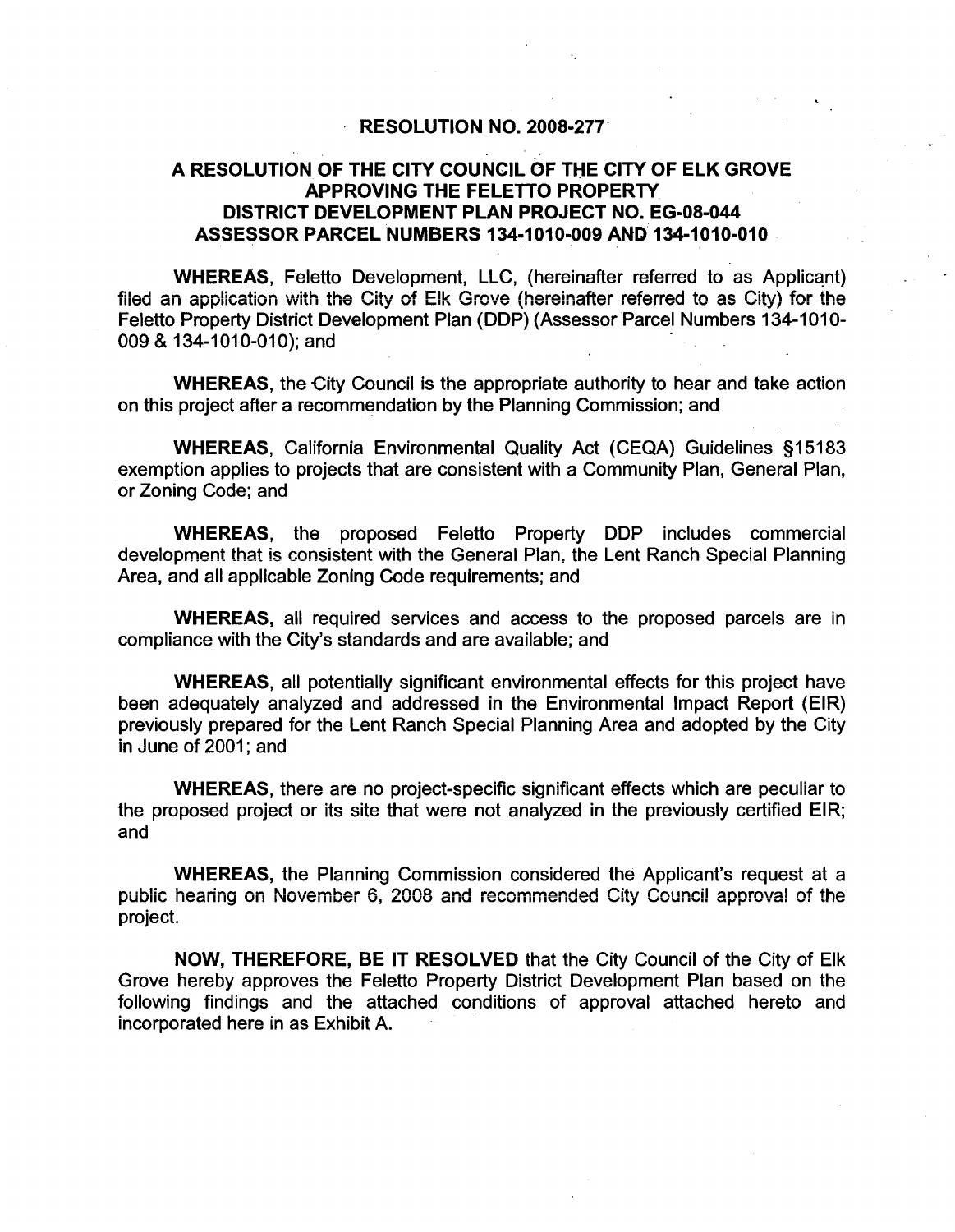## Findings

## California Environmental Quality Act (CEQA)

Finding: The project is exempt from the California Environmental Quality Act (CEQA) pursuant to CEQA Guidelines Section 15183 (Projects Consistent with a Community Plan, General Plan, or Zoning). .

Evidence: The proposed Feletto Property DDP includes a District with restaurants, hotels, retail, and service stations which is consistent with both the General Plan and Lent Ranch Special Planning Area (SPA). Based upon staffs analysis, all"potentially significant environmental effects for this project have been adequately analyzed and addressed in the Environmental Impact Report (EIR) previously prepared for the Lent Ranch Special Planning Area and adopted by the City in June of 2001 in accordance with CEQA. There are no project-specific significant effects which are peculiar to the proposed project or its site that were not analyzed in the previously certified EIR. Therefore, no further review is required.

### District Development Plan

Finding: The proposed District Development Plan is consistent with the Lent Ranch Speciai Planning Area (SPA) and establishes the design and deveiopment standards for the Visitor Commercial land use district.

Evidence: Feletto Property District Development Plan includes a conceptual site plan, conceptual architecture, landscaping, sign program, conceptual amenities and pedestrian connectivity for the site. These guidelines and standards will provide the framework for future development plan review entitlement requests for buildings within the proposed district.

PASSED AND ADOPTED by the City Council of the City of Elk Grove this 10<sup>th</sup> day of December 2008.

PATRiCK HUME, MAYOR of the CITY OF ELK GROVE

ATTEST:

ATTEST:<br>Sure & Blackst

SUSAN J. BLACKSTON, CITY CLERK

APPROVED AS TO FORM:

 $_{\ell_{\ell},\ell\text{-}\!\ell m}$  Co

SUSAN COCHRAN, CITY ATTORNEY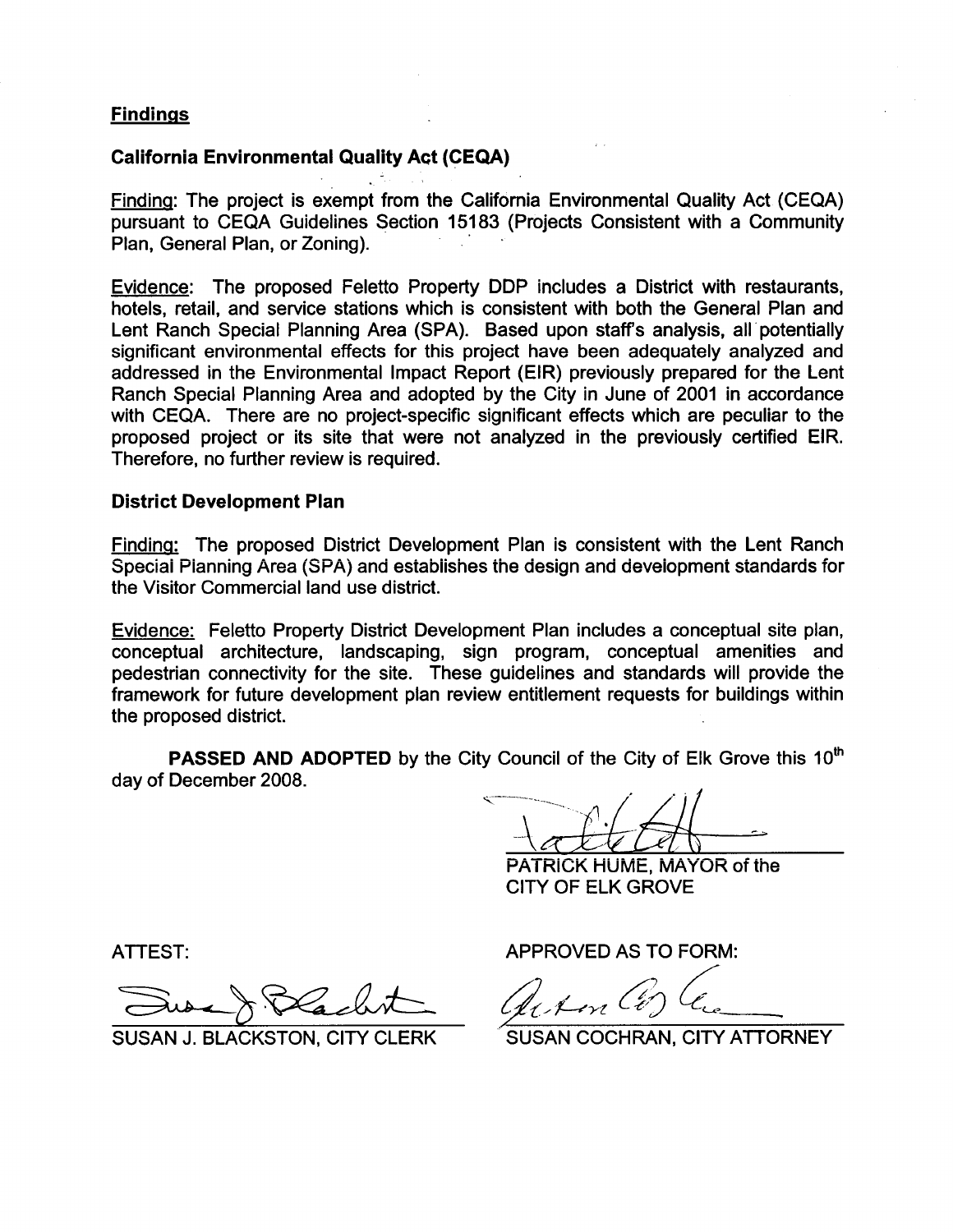# **EXHIBIT A**

|                 | <b>Conditions of Approval / Mitigation Measure</b>                                                                                                                                                                                                                                                                                                                                                                                                                                                                                                                            | Timing/<br>Implementation | Enforcement/<br><b>Monitoring</b> | <b>Verification (date</b><br>and Signature) |
|-----------------|-------------------------------------------------------------------------------------------------------------------------------------------------------------------------------------------------------------------------------------------------------------------------------------------------------------------------------------------------------------------------------------------------------------------------------------------------------------------------------------------------------------------------------------------------------------------------------|---------------------------|-----------------------------------|---------------------------------------------|
| <b>On-going</b> |                                                                                                                                                                                                                                                                                                                                                                                                                                                                                                                                                                               |                           |                                   |                                             |
| 1.              | The action approved is for the District Development Plan for the Feletto<br>Property District Development Plan as described in the September 19,<br>2008 staff report and as illustrated on the following exhibits:                                                                                                                                                                                                                                                                                                                                                           | On-Going                  | Planning                          |                                             |
|                 | District Development Plan for Feletto Property District F:<br>Site Plan (received September 19, 2008)<br>$\bullet$<br>Grading and Drainage (received June 25, 2008)<br>$\bullet$<br>Overall Preliminary Landscape Plan (received September 19,<br>$\bullet$<br>2008)                                                                                                                                                                                                                                                                                                          |                           |                                   |                                             |
|                 | Overall Photometric Plan (received September 19, 2008)<br>$\bullet$<br>Sign Program (received September 19, 2008)<br>٠<br>Site Amenities (received September 19, 2005)<br>$\bullet$<br>Conceptual Architecture for future buildable area (received<br>September 19, 2008)                                                                                                                                                                                                                                                                                                     |                           |                                   |                                             |
|                 | Deviations from the approved plans shall be reviewed by the City for<br>substantial compliance and may require amendment by the appropriate<br>hearing body.                                                                                                                                                                                                                                                                                                                                                                                                                  |                           |                                   |                                             |
| $\overline{2.}$ | The Applicant or Successors in Interest (hereby referred to as the<br>Applicant) shall hold harmless the City, its Council Members, its<br>Planning<br>agents,<br>Commission,<br>officers,<br>employees.<br>and<br>representatives from liability for any award, damages, costs and fees<br>incurred by the City and/or awarded to any plaintiff in an action<br>challenging the validity of this permit or any environmental or other<br>documentation related to approval of this permit. Applicant further<br>agrees to provide a defense for the City in any such action. | On-Going                  | Planning                          |                                             |
| 3.              | This action does not relieve the Applicant of the obligation to comply<br>with all ordinances, statutes, regulations, and procedures.                                                                                                                                                                                                                                                                                                                                                                                                                                         | On-Going                  | Planning                          |                                             |
| 4.              | The Applicant is notified that this property is part of the Lent Ranch<br>Special Planning Area (SPA) project (EG-00-038), 2001 Development<br>Agreement, 2007 Condemnation Settlement Agreement, 1999<br>Improvement Standards, and 2001 Construction standards. This                                                                                                                                                                                                                                                                                                        | On-Going                  | Planning                          |                                             |
|                 | project is subject to all applicable mitigation measures and conditions<br>of approval from the Lent Ranch SPA project.                                                                                                                                                                                                                                                                                                                                                                                                                                                       |                           |                                   |                                             |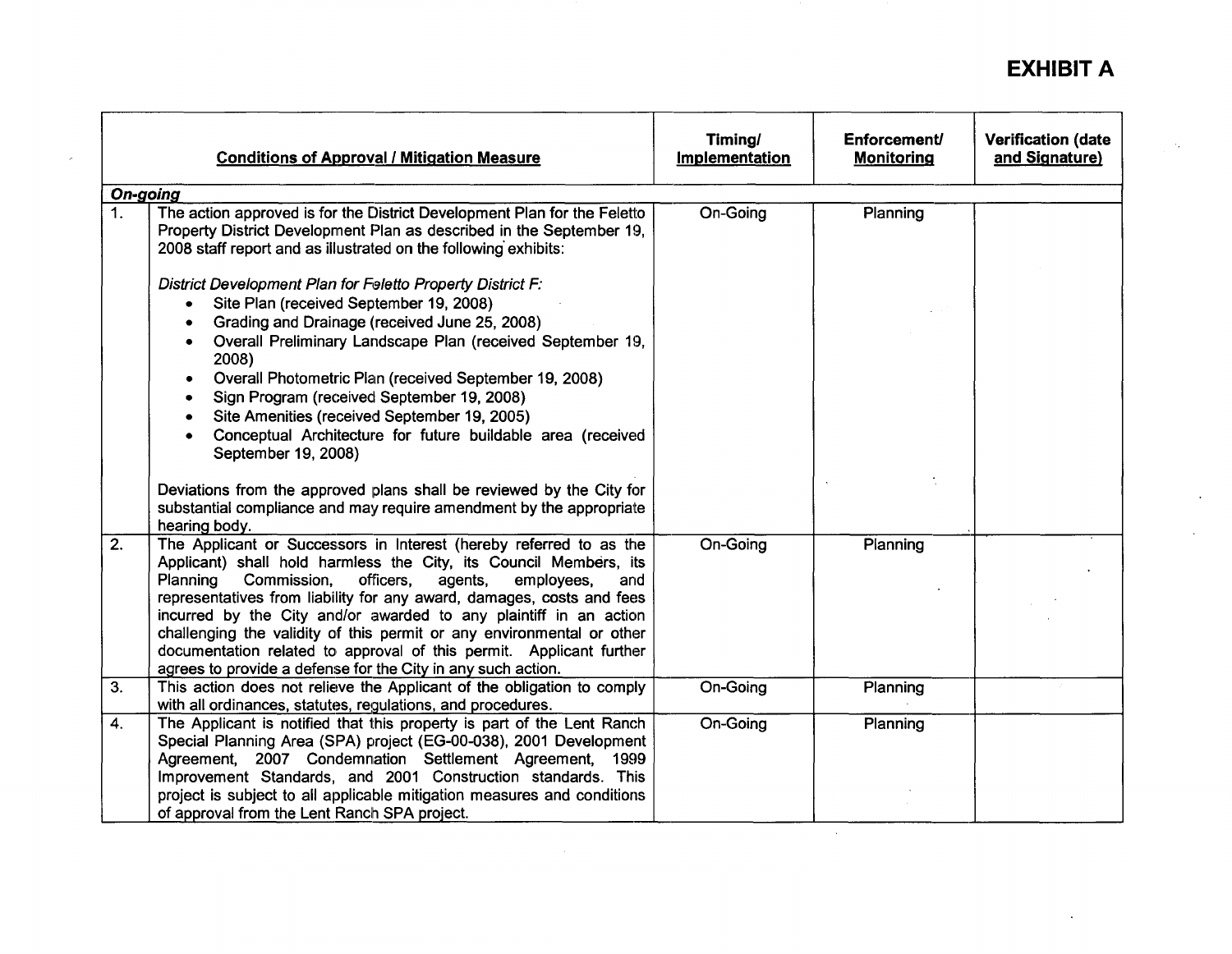|     | <b>Conditions of Approval / Mitigation Measure</b>                                                                                                                                                                                                                                                                                                                                                                                                                                                                                    | Timing/<br><b>Implementation</b>                 | <b>Enforcement/</b><br><b>Monitoring</b>           | <b>Verification (date</b><br>and Signature) |
|-----|---------------------------------------------------------------------------------------------------------------------------------------------------------------------------------------------------------------------------------------------------------------------------------------------------------------------------------------------------------------------------------------------------------------------------------------------------------------------------------------------------------------------------------------|--------------------------------------------------|----------------------------------------------------|---------------------------------------------|
| 5.  | Water Supply will be provided by the Sacramento County Water<br>Agency.                                                                                                                                                                                                                                                                                                                                                                                                                                                               | On-Going                                         | Sacramento County<br><b>Water Agency</b><br>(SCWA) |                                             |
|     | <b>Prior to Approval of Improvement Plans</b>                                                                                                                                                                                                                                                                                                                                                                                                                                                                                         |                                                  |                                                    |                                             |
| 6.  | Trash enclosures shall be located away from public view to the fullest<br>extent possible.                                                                                                                                                                                                                                                                                                                                                                                                                                            | Prior to Approval of<br><b>Improvement Plans</b> | Planning                                           |                                             |
| 7.  | Connection to the District's sewer system shall be required to the<br>satisfaction of District. District Design Standards apply to sewer<br>construction.                                                                                                                                                                                                                                                                                                                                                                             | <b>Improvement Plans</b>                         | Sacramento Area<br><b>Sewer District</b>           |                                             |
| 8.  | Each parcel with a sewage source shall have a separate connection to<br>the District public sewer system. If there is more than one building in<br>any single parcel and the parcel is not proposed for split, then each<br>building on that parcel shall have a separate connection to a private<br>on-site sewer line or District public sewer line.                                                                                                                                                                                | <b>Improvement Plans</b>                         | Sacramento Area<br><b>Sewer District</b>           |                                             |
| 9.  | In order to obtain sewer service, construction of on-site District sewer<br>infrastructure will be required. Sewer line may have to be constructed<br>along new West Stockton Boulevard, up to the east end of the property<br>line. Sewer/Utility plan, showing the sewer layout to serve all future<br>parcels/buildings, should b approved by the District at the time of<br>approval of the project improvement plans or record of the final map,<br>whichever comes first.                                                       | <b>Improvement Plans</b>                         | Sacramento Area<br><b>Sewer District</b>           |                                             |
| 10. | Sewer easements will be required. All sewer easements shall be<br>dedicated to the District, in a form approved by the District Engineer.<br>All District sewer easements shall be at least 20 feet in width and<br>ensure continuous access for installation and maintenance. The<br>District will provide maintenance only in public right-of-ways and in<br>easements dedicated to the District.                                                                                                                                   | <b>Improvement Plans</b>                         | Sacramento Area<br><b>Sewer District</b>           |                                             |
| 11. | The subject property owner(s) and subsequent unit buyers shall be<br>responsible for repair and/or replacement of all non-standard and/or<br>enhanced surface treatments of streets and drives within these<br>easements damaged by District maintenance and repair operations.<br>This requirement shall be set forth in easement grant documents and<br>be a covenant running with the land, be the responsibility of<br>successors in interest in future land transfers and divisions and by<br>language approved by the District. | <b>Improvement Plans</b>                         | Sacramento Area<br><b>Sewer District</b>           |                                             |
| 12. | The District required there sewers to be located a minimum of 10 feet                                                                                                                                                                                                                                                                                                                                                                                                                                                                 | <b>Final Map</b>                                 | Sacramento Area                                    |                                             |

 $\sim 60$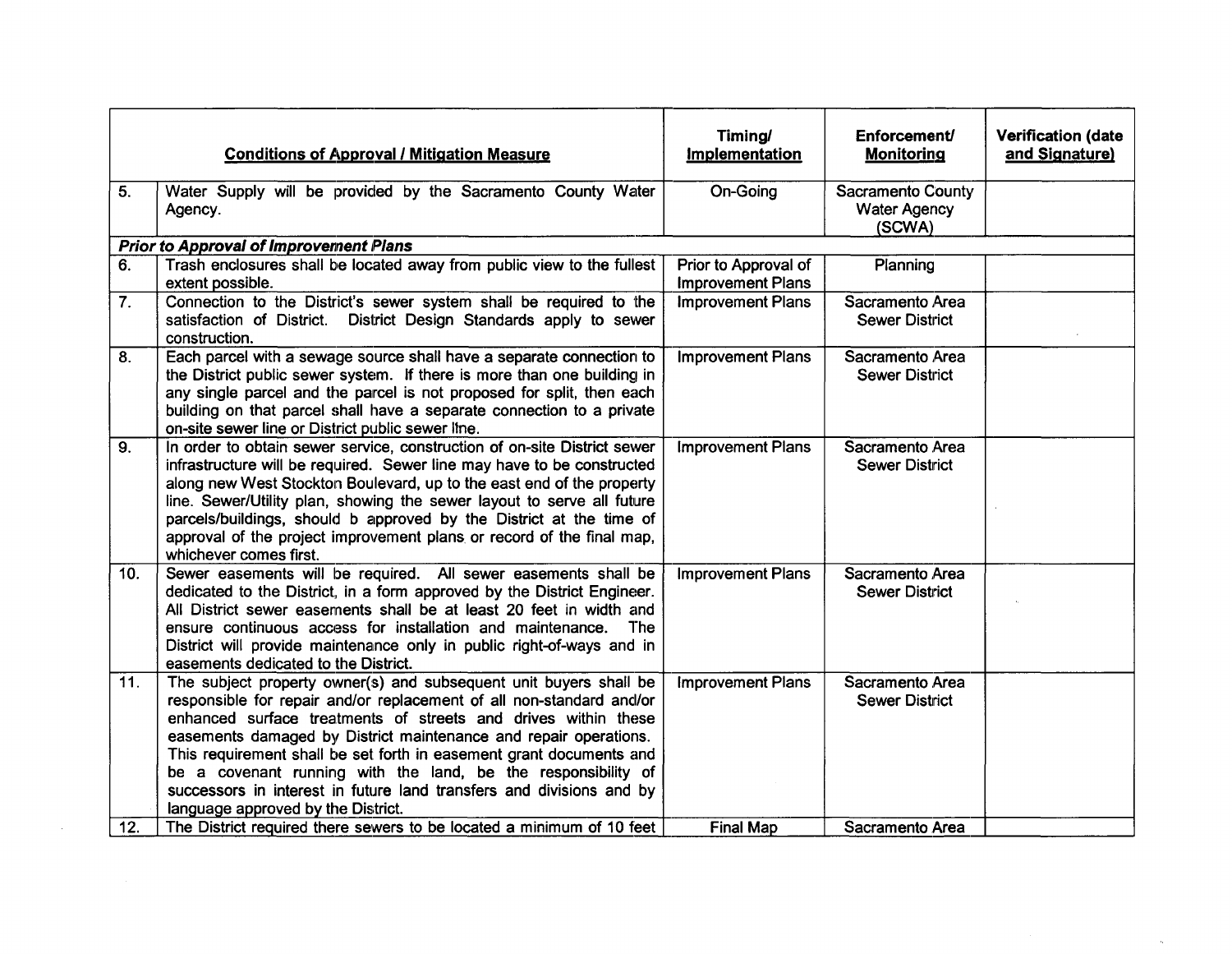|     | <b>Conditions of Approval / Mitigation Measure</b>                                                                                                                                                                                                                                                                                                                                                                                                                                                                                                                                                                            | Timing/<br>Implementation      | Enforcement/<br><b>Monitoring</b>                                              | <b>Verification (date</b><br>and Signature) |
|-----|-------------------------------------------------------------------------------------------------------------------------------------------------------------------------------------------------------------------------------------------------------------------------------------------------------------------------------------------------------------------------------------------------------------------------------------------------------------------------------------------------------------------------------------------------------------------------------------------------------------------------------|--------------------------------|--------------------------------------------------------------------------------|---------------------------------------------|
|     | (measured horizontally from edge of pipe to edge of pipe) from all<br>potable water lines. Separation of sewer line from other parallel<br>utilities, such as storm drain and other 'dry' utilities (electrical,<br>telephone, cable, etc.) shall be a minimum of 7 feet (measured<br>horizontally from the center of pipe to the center of the pipe). Any<br>deviation from the above separation due to depth and roadway width<br>must be approved by the District on a case by case basis. Prior to the<br>Final Map, the application shall be prepare a utility plan that will<br>demonstrate that this condition is met. |                                | <b>Sewer District</b>                                                          |                                             |
| 13. | Prior to the start of construction, this project must demonstrate<br>compliance with MM 4.3.1 (e), Construction Mitigation requirements by<br>contacting the Sacramento Metropolitan Air Quality Management<br>District (District) staff and submitting a list of all off-road construction<br>equipment to be used on the project.                                                                                                                                                                                                                                                                                           | <b>Improvement Plans</b>       | Sacramento<br>Metropolitan Air<br><b>Quality Management</b><br><b>District</b> |                                             |
| 14. | The applicant shall submit landscape improvement plans (planting and<br>irrigation) which incorporates the 2001 Zoning Code and Water<br>Conserving Landscape Requirements and Conditions of Approval.<br>Plans shall be submitted to the Planning Department and the Public<br>Works Department for review and approval.                                                                                                                                                                                                                                                                                                     | <b>Improvement Plans</b>       | City's Landscape<br>Architect                                                  |                                             |
| 15. | All water lines shall be located within a public right-of-way or within<br>easements dedicated to SCWA. Easements shall be reviewed and<br>approved by Sacramento County Water Agency prior to Improvement<br>Plan approval or Final Map approval.                                                                                                                                                                                                                                                                                                                                                                            | Improvement<br>Plans/Final Map | <b>SCWA</b>                                                                    |                                             |
| 16. | Destroy all abandoned wells on the proposed project site in<br>accordance with the requirements of the Sacramento County<br>Environmental Health Division. Clearly show all abandoned/destroyed<br>wells on the improvement plans for the project. Prior to abandoning<br>any existing agricultural wells, applicant shall use water from<br>agricultural wells for grading and construction.                                                                                                                                                                                                                                 | <b>Improvement Plans</b>       | <b>SCWA</b>                                                                    |                                             |
| 17. | The Applicant shall design and install the driveways on Kammerer<br>Road, Promenade Parkway and West Stockton Blvd in accordance<br>with Section 4-10 of the City of Elk Grove Improvement Standards and<br>to the satisfaction of Public Works.                                                                                                                                                                                                                                                                                                                                                                              | <b>Improvement Plans</b>       | <b>Public Works</b>                                                            |                                             |
| 18. | The Applicant shall abandon the existing northerly half of Kammerer<br>Road along Parcel 134-1010-009 prior to Improvement Plan approval.                                                                                                                                                                                                                                                                                                                                                                                                                                                                                     | <b>Improvement Plans</b>       | <b>Public Works</b>                                                            |                                             |
| 19. | The appropriateness of reciprocal access between Lent Ranch SPA                                                                                                                                                                                                                                                                                                                                                                                                                                                                                                                                                               | <b>Improvement Plans</b>       | <b>Public Works</b>                                                            |                                             |

 $\mathcal{L}^{\text{max}}_{\text{max}}$  ,  $\mathcal{L}^{\text{max}}_{\text{max}}$ 

 $\mathcal{L}^{\text{max}}_{\text{max}}$  ,  $\mathcal{L}^{\text{max}}_{\text{max}}$ 

 $\label{eq:2.1} \frac{1}{2} \int_{\mathbb{R}^3} \left| \frac{1}{2} \left( \frac{1}{2} \right) \right| \, \mathrm{d} \mu \, \mathrm{d} \mu \, \mathrm{d} \mu \, \mathrm{d} \mu \, \mathrm{d} \mu \, \mathrm{d} \mu \, \mathrm{d} \mu \, \mathrm{d} \mu \, \mathrm{d} \mu \, \mathrm{d} \mu \, \mathrm{d} \mu \, \mathrm{d} \mu \, \mathrm{d} \mu \, \mathrm{d} \mu \, \mathrm{d} \mu \, \mathrm{d} \mu \, \mathrm{d} \mu \, \mathrm{d} \mu \, \mathrm$ 

 $\mathcal{L}_{\text{max}}$ 

 $\mathcal{L}^{\text{max}}_{\text{max}}$ 

 $\sim 10^{11}$  km s  $^{-1}$ 

 $\sim 10^{11}$  km  $^{-1}$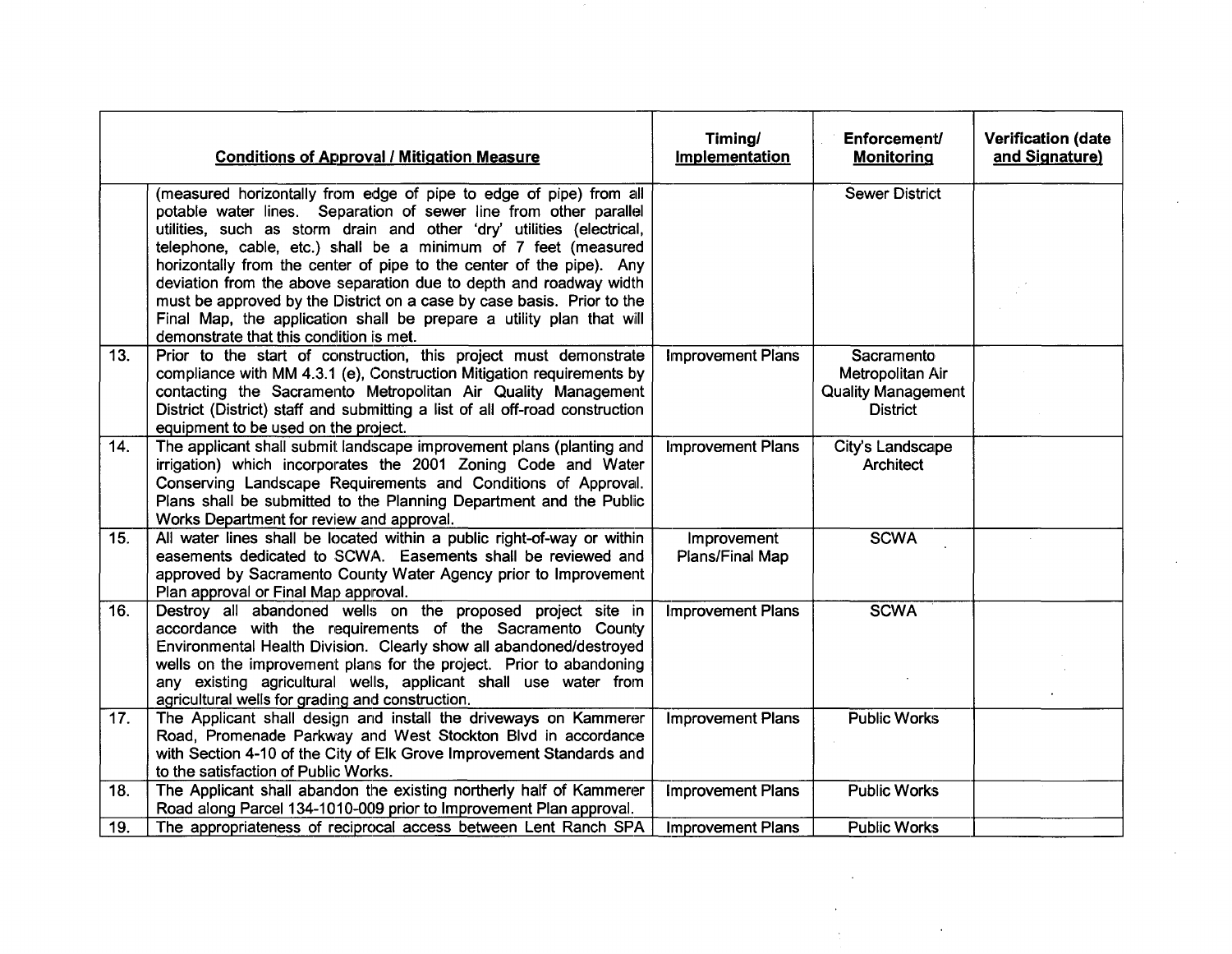|     | <b>Conditions of Approval / Mitigation Measure</b>                                                                                                                                                                                                                                                                                                                                                                                                                                                                                                                               | Timing/<br>Implementation                                                                            | <b>Enforcement/</b><br><b>Monitoring</b> | <b>Verification (date</b><br>and Signature) |
|-----|----------------------------------------------------------------------------------------------------------------------------------------------------------------------------------------------------------------------------------------------------------------------------------------------------------------------------------------------------------------------------------------------------------------------------------------------------------------------------------------------------------------------------------------------------------------------------------|------------------------------------------------------------------------------------------------------|------------------------------------------|---------------------------------------------|
|     | Lot F (Feletto DDP project parcel 134-1010-010) and Lent Ranch SPA<br>Lot G (parcel 134-1010-011) as shown on the Lent Ranch SPA Land<br>Use Map will be evaluated by the City in conjunction with the<br>development plan review application for the first of the development<br>sites shown as hotel 1 and hotel 2 on the 3-14-08 site plan. (SP.01)<br>If deemed appropriate by the City, the applicant shall enter into an                                                                                                                                                   |                                                                                                      |                                          |                                             |
|     | agreement to provide reciprocal access and utilities. Said agreement<br>will include maintenance provisions. The location of the access<br>point(s) shall be to the satisfaction of Public Works and will be<br>constructed when said portion of Parcel 134-1010-010 is developed.                                                                                                                                                                                                                                                                                               |                                                                                                      |                                          |                                             |
| 20. | The Applicant shall dedicate, design and construct West Stockton Blvd<br>along the project frontage.<br>Improvements will be based on 60'<br>collector in accordance with the City of Elk Grove Improvement<br>Standards and to the satisfaction of Public Works. Right-of- Way shall<br>be measured from back of curb.                                                                                                                                                                                                                                                          | <b>Improvement Plans</b>                                                                             | Public Works .                           |                                             |
| 21. | The Applicant shall design and construct appropriate off-site pavement<br>transitions on West Stockton Boulevard east of the project site to the<br>satisfaction of Public Works.                                                                                                                                                                                                                                                                                                                                                                                                | <b>Improvement Plans</b>                                                                             | <b>Public Works</b>                      |                                             |
| 22. | If necessary, the Applicant shall dedicate a pedestrian easement and<br>public utility easement adjacent to the project's frontage to Promenade<br>Parkway, West Stockton Blvd and Kammerer Road to the satisfaction<br>of Public Works.                                                                                                                                                                                                                                                                                                                                         | <b>Improvement Plans</b>                                                                             | <b>Public Works</b>                      |                                             |
| 23. | The Applicant shall dedicate visibility easements for the West Stockton<br>Blvd and Promenade Parkway driveways per Section 4-14 of the City<br>of Elk Grove Improvement Standards and to the satisfaction of Public<br>Works.                                                                                                                                                                                                                                                                                                                                                   | <b>Improvement Plans</b>                                                                             | <b>Public Works</b>                      |                                             |
| 24. | The Applicant shall prepare and submit an on-site drainage study and<br>plan that includes, but is not limited to: a pre- and post-project drainage<br>analysis of the project and project impacts; and the proposed<br>connections to the City Storm Drainage System with adequate<br>supporting calculations. The project shall not cause a net loss of<br>storage, nor an increase in velocity, of drainage water within the 100-<br>year floodplain. The study shall incorporate the City of Elk Grove<br>Drainage Capital Improvement Plan; be consistent with the ultimate | 1 <sup>st</sup> Improvement<br>Plan Submittal or<br>Prior to Issuance of<br><b>Grading Permit(s)</b> | <b>Public Works</b>                      |                                             |
|     |                                                                                                                                                                                                                                                                                                                                                                                                                                                                                                                                                                                  |                                                                                                      |                                          |                                             |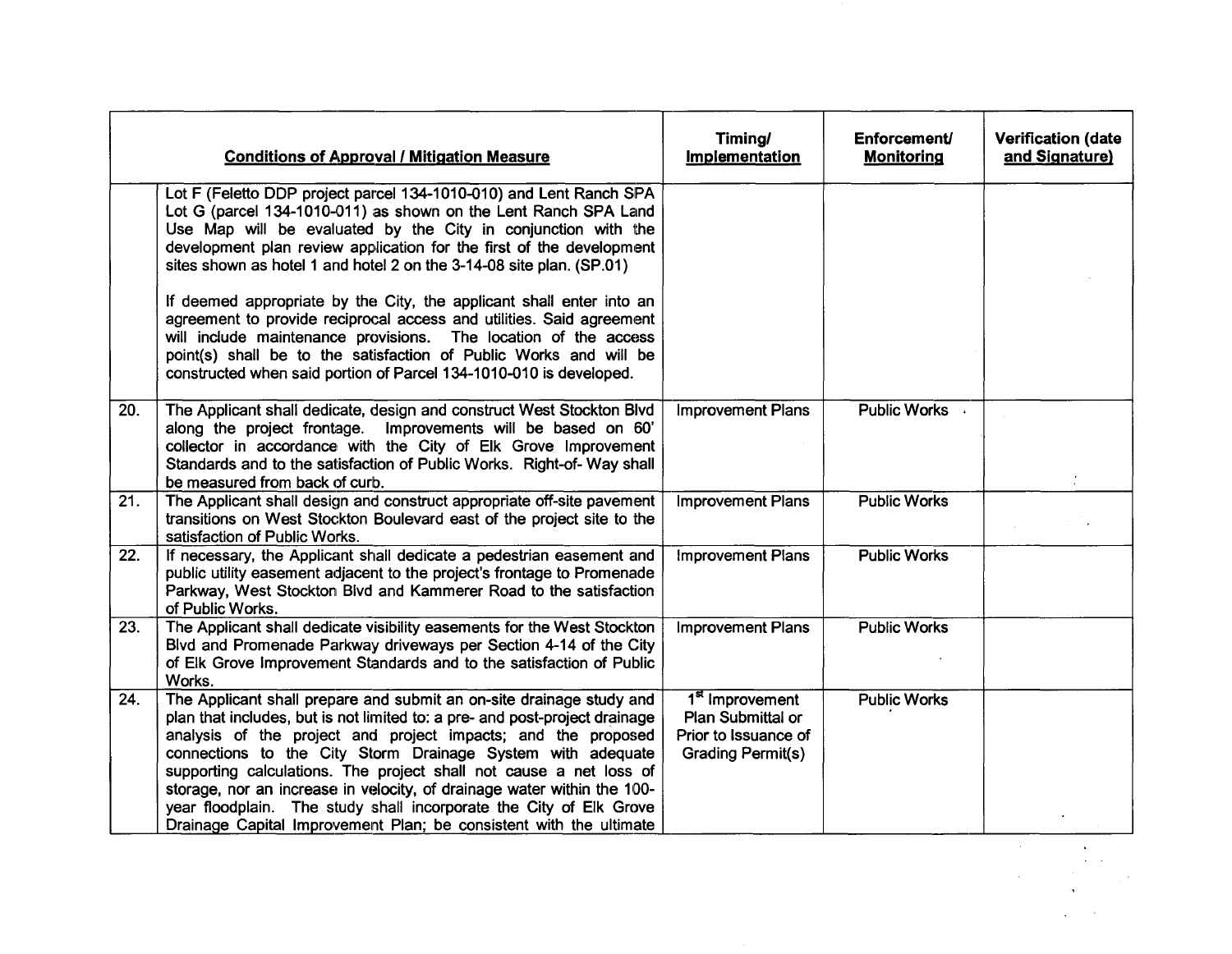|     | <b>Conditions of Approval / Mitigation Measure</b>                                                                                                                                                                                                                                                                                                                                                                                                                                                                                                                                                                                                   | Timing/<br><b>Implementation</b>                                            | Enforcement<br><b>Monitoring</b> | <b>Verification (date</b><br>and Signature) |
|-----|------------------------------------------------------------------------------------------------------------------------------------------------------------------------------------------------------------------------------------------------------------------------------------------------------------------------------------------------------------------------------------------------------------------------------------------------------------------------------------------------------------------------------------------------------------------------------------------------------------------------------------------------------|-----------------------------------------------------------------------------|----------------------------------|---------------------------------------------|
|     | upstream development in the General Plan, and any specific, area, or<br>master plans; and shall conform to the City of Elk Grove Improvement<br>Standards. The study shall further demonstrate that the project lies<br>outside the 100-year frequency floodplain after improvements are<br>constructed in accordance with the policies in the City Floodplain<br>Management Plan. The study must be completed and stamped by a<br>Professional Engineer and determined by the City to be accurate, and<br>adequate.                                                                                                                                 |                                                                             |                                  |                                             |
| 25. | The Applicant shall submit and obtain City approval of plans and<br>specifications for the construction of public streetlights in accordance<br>with the City of Elk Grove Improvement Standards, including any<br>approved revisions thereto. Streetlight identification numbers as<br>assigned by Public Works during the first plan review shall be added to<br>plans.                                                                                                                                                                                                                                                                            | <b>Improvement Plans</b>                                                    | <b>Public Works</b>              |                                             |
| 26. | Identification signage issued by Public Works shall be mounted by the<br>Applicant during streetlight installation in accordance with the approved<br>plans. Alterations to streetlight plans shall be updated on record<br>drawings. The Applicant shall submit, in addition to the complete set of<br>improvement plans, a separate electronic file, in PDF format, of only<br>the streetlight plan sheets and voltage calculations on the record<br>drawing CD. Additionally, the Applicant shall complete and submit the<br>City's streetlight data spreadsheet, with complete data for all<br>streetlights installed, on the record drawing CD. | Prior to Acceptance<br>of Public<br>Improvements                            | <b>Public Works</b>              |                                             |
|     | <b>Prior to Issuance of Building Permits</b>                                                                                                                                                                                                                                                                                                                                                                                                                                                                                                                                                                                                         |                                                                             |                                  |                                             |
| 27. | Architectural review for buildings not included in this project shall<br>complete a Development Plan Review prior to issuance of building<br>permits for the subject building. Pursuant to Section 5 of the Lent<br>Ranch SPA, the Planning Director shall be the approving authority for<br>buildings up to 25,000 square feet and the Planning Commission shall<br>be the approving authority for buildings over 25,000 square feet.<br>Submittal requirements for subsequent Development Plan Review<br>requests are established within Table 5-2 of the Lent Ranch Special<br>Planning Area.                                                     | Prior to Issuance of<br><b>Building Permits for</b><br>the subject building | Planning                         |                                             |
| 28. | Address monuments shall show the address range and street name on                                                                                                                                                                                                                                                                                                                                                                                                                                                                                                                                                                                    | Prior to plan                                                               | <b>Cosumnes Fire</b>             |                                             |
|     | the monument. (i.e. "100-300 Promenade Parkway")                                                                                                                                                                                                                                                                                                                                                                                                                                                                                                                                                                                                     | approval                                                                    | Department                       |                                             |
| 29. | Provide public water services to each building                                                                                                                                                                                                                                                                                                                                                                                                                                                                                                                                                                                                       | Prior to plan                                                               | <b>SCWA</b>                      |                                             |

 $\mathcal{L}(\mathcal{A})$  ,  $\mathcal{L}(\mathcal{A})$  ,  $\mathcal{L}(\mathcal{A})$ 

 $\mathcal{L}^{\text{max}}_{\text{max}}$  and  $\mathcal{L}^{\text{max}}_{\text{max}}$ 

 $\label{eq:2} \frac{1}{2} \int_{\mathbb{R}^3} \frac{1}{\sqrt{2}} \, \frac{1}{\sqrt{2}} \, \frac{1}{\sqrt{2}} \, \frac{1}{\sqrt{2}} \, \frac{1}{\sqrt{2}} \, \frac{1}{\sqrt{2}} \, \frac{1}{\sqrt{2}} \, \frac{1}{\sqrt{2}} \, \frac{1}{\sqrt{2}} \, \frac{1}{\sqrt{2}} \, \frac{1}{\sqrt{2}} \, \frac{1}{\sqrt{2}} \, \frac{1}{\sqrt{2}} \, \frac{1}{\sqrt{2}} \, \frac{1}{\sqrt{2}} \, \frac{1}{\sqrt{2}} \, \frac$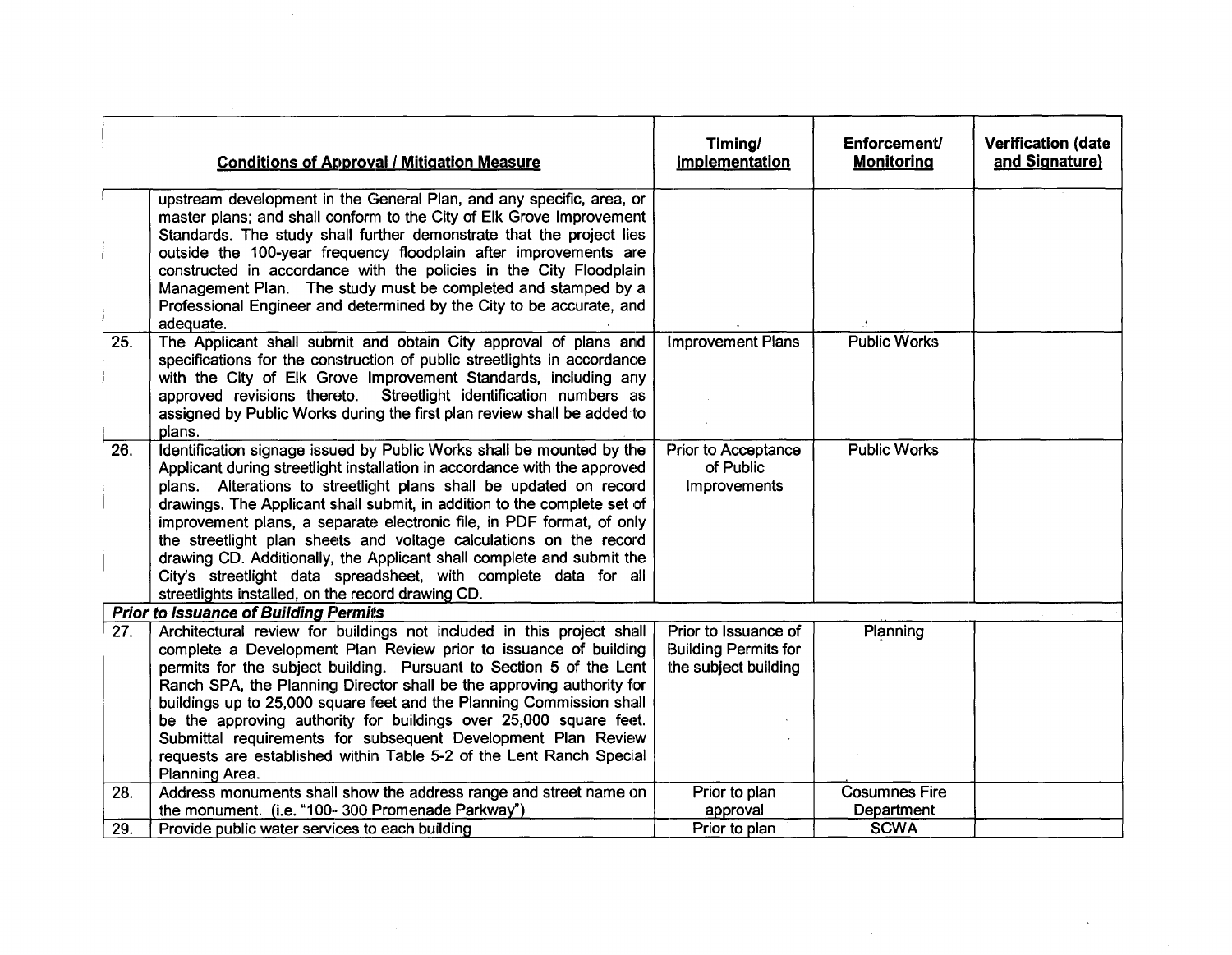|                   | <b>Conditions of Approval / Mitigation Measure</b>                                                                                                                                                                                                                                                                                                                                                                                                                 | Timing/<br>Implementation                                                   | Enforcement/<br><b>Monitoring</b> | <b>Verification (date</b><br>and Signature) |
|-------------------|--------------------------------------------------------------------------------------------------------------------------------------------------------------------------------------------------------------------------------------------------------------------------------------------------------------------------------------------------------------------------------------------------------------------------------------------------------------------|-----------------------------------------------------------------------------|-----------------------------------|---------------------------------------------|
|                   |                                                                                                                                                                                                                                                                                                                                                                                                                                                                    | approval                                                                    |                                   |                                             |
| 30.               | Prior to the issuance of building permits require water intensive<br>commercial and industrial building permit applicants to conduct a water<br>use efficiency review, which will comply with Lent Ranch SPA<br><b>Environmental Impact Review</b>                                                                                                                                                                                                                 | Prior to Issuance of<br><b>Building Permits for</b><br>the subject building | <b>SCWA</b>                       |                                             |
| 31.               | Prior to the issuance of building permits require efficient cooling<br>systems, re-circulating pumps for fountains and ponds, and water<br>recycling systems for vehicle washing as a condition of service.                                                                                                                                                                                                                                                        | Prior to issuance of<br>building permits.                                   | <b>SCWA</b>                       |                                             |
| 32.               | Outdoor plazas adjacent to future retail buildings (Building 5 & 6 on the<br>September 19, 2008 site plan) shall be reviewed in conjunction with the<br>building's Development Plan Review request and shall be constructed<br>in conjunction with the building. Complete construction of these plazas<br>will be required prior to occupancy of the subject building.                                                                                             | Prior to Issuance of<br><b>Building Permits for</b><br>the subject building | Planning                          |                                             |
| $\overline{33}$ . | Building elevations visible from the public right-of-way shall be<br>designed in a manner similar to the "front" elevation (the elevation on<br>which tenant entries occur). While tenant entries and other features<br>are not required, these elevations shall incorporate design details to<br>the extent that visual interest is maintained. Utilities and other non-<br>architectural features shall be screened from view to the fullest extent<br>possible. | Prior to Issuance of<br><b>Building Permits for</b><br>the subject building | Planning                          |                                             |
| 34.               | Improvement plans shall be approved by Public Works prior to 1 <sup>st</sup><br>Building Permit. Phasing of public improvements may be approved at<br>the discretion of Public Works.                                                                                                                                                                                                                                                                              | Prior to Building<br>Permit                                                 | <b>Public Works</b>               |                                             |
| 35.               | The Applicant shall install an edge treatment on the southerly boundary<br>of Parcel 134-1010-009 between Kammerer Road and West Stockton<br>Blvd to the satisfaction of Public Works and Planning.                                                                                                                                                                                                                                                                | Prior to Building<br>Permit                                                 | <b>Public</b><br>Works/Planning   |                                             |
| 36.               | The Applicant shall install minimum 10 feet of landscaping adjacent to<br>West Stockton Blvd to the satisfaction of Public Works.                                                                                                                                                                                                                                                                                                                                  | <b>Prior to Building</b><br>Permit                                          | <b>Public Works</b>               |                                             |
| 37.               | The Applicant shall install minimum 10 feet of landscaping adjacent to<br>Promenade Parkway to the satisfaction of Public Works.                                                                                                                                                                                                                                                                                                                                   | <b>Prior to Building</b><br>Permit                                          | <b>Public Works</b>               |                                             |
| 38.               | The Applicant shall install a minimum 10-foot landscape corridor<br>adjacent to Kammerer Road to the satisfaction of Public Works.<br>Sidewalks shall be within the landscape corridor.                                                                                                                                                                                                                                                                            | <b>Prior to Building</b><br>Permit                                          | <b>Public Works</b>               |                                             |
| 39.               | The Applicant shall demolish a minimum of 50 feet of pavement at both<br>ends of the old Kammerer Road segment between new Kammerer<br>Road and West Stockton Blvd. The remaining portion of old Kammerer                                                                                                                                                                                                                                                          | <b>Prior to Building</b><br>Permit                                          | <b>Public Works</b>               |                                             |

The Contract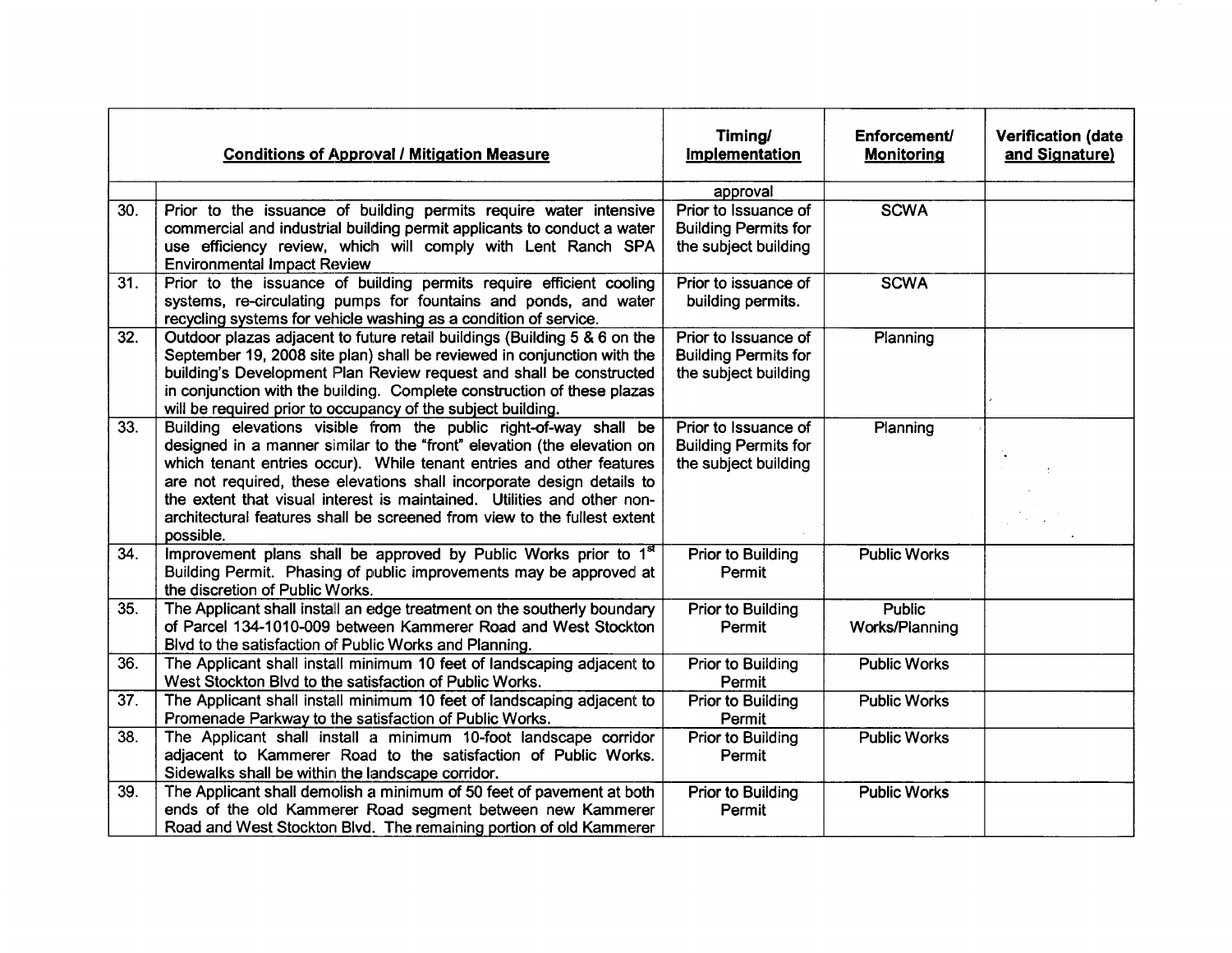|     | <b>Conditions of Approval / Mitigation Measure</b>                                                                                                                                                                                                                                                                                                                                                                                                                                                                                               | Timing/<br>Implementation            | Enforcement/<br><b>Monitoring</b> | <b>Verification (date</b><br>and Signature) |
|-----|--------------------------------------------------------------------------------------------------------------------------------------------------------------------------------------------------------------------------------------------------------------------------------------------------------------------------------------------------------------------------------------------------------------------------------------------------------------------------------------------------------------------------------------------------|--------------------------------------|-----------------------------------|---------------------------------------------|
|     | Road shall be barricaded at both ends. All work shall be completed to<br>the satisfaction of Public Works.                                                                                                                                                                                                                                                                                                                                                                                                                                       |                                      |                                   |                                             |
| 40. | The Applicant shall provide Business Owner's Association bylaws,<br>(CC&R's) which address, at a minimum, common area ownership,<br>maintenance, and joint access, for review and acceptance by Public<br>Works.                                                                                                                                                                                                                                                                                                                                 | Prior to Building<br>Permit          | <b>Public Works</b>               |                                             |
| 41. | Any on-site traffic calming devices and locations shall be approved by<br>Public Works prior to installation, including, but not limited to, speed<br>bumps.                                                                                                                                                                                                                                                                                                                                                                                     | Prior to Building<br>Permit          | <b>Public Works</b>               |                                             |
|     | <b>Prior to Certificate of Occupancy</b>                                                                                                                                                                                                                                                                                                                                                                                                                                                                                                         |                                      |                                   |                                             |
| 42. | Upon completion of the installation of the landscaping project or each<br>project, the project landscape architect/designer shall certify that the<br>installed landscape complies with all City Water Conserving Landscape<br>Requirements per the 2001 code. Certification shall be accomplished<br>by completion of a Certificate of Conformance on a form provided by<br>the City. Failure to submit a complete and accurate Certificate of<br>Conformance to the Planning Department will delay final<br>approval/occupancy of the project. | Prior to Certificate of<br>Occupancy | City's Landscape<br>Architect     |                                             |
| 43. | Prior to final inspection or occupancy of any structure on the site a<br>Certificate of Conformance for the installed landscaping shall be<br>provided to the City's Landscape Architect for approval.                                                                                                                                                                                                                                                                                                                                           | Prior to Certificate of<br>Occupancy | City's Landscape<br>Architect     |                                             |

 $\label{eq:2.1} \mathcal{L}(\mathcal{L}(\mathcal{L})) = \mathcal{L}(\mathcal{L}(\mathcal{L})) = \mathcal{L}(\mathcal{L}(\mathcal{L})) = \mathcal{L}(\mathcal{L}(\mathcal{L}))$ 

 $\mathcal{L}(\mathcal{L}(\mathcal{L}))$  and  $\mathcal{L}(\mathcal{L}(\mathcal{L}))$  . The contribution of  $\mathcal{L}(\mathcal{L})$ 

 $\mathcal{O}(10^{-10})$  . The contribution of the contribution of the contribution of the contribution of the contribution of the contribution of the contribution of the contribution of the contribution of the contribution of the

 $\label{eq:2.1} \frac{1}{\sqrt{2}}\int_{\mathbb{R}^3}\frac{1}{\sqrt{2}}\left(\frac{1}{\sqrt{2}}\right)^2\left(\frac{1}{\sqrt{2}}\right)^2\left(\frac{1}{\sqrt{2}}\right)^2\left(\frac{1}{\sqrt{2}}\right)^2\left(\frac{1}{\sqrt{2}}\right)^2\left(\frac{1}{\sqrt{2}}\right)^2.$ 

 $\label{eq:2.1} \frac{1}{\sqrt{2}}\int_{\mathbb{R}^3}\frac{1}{\sqrt{2}}\left(\frac{1}{\sqrt{2}}\right)^2\frac{1}{\sqrt{2}}\left(\frac{1}{\sqrt{2}}\right)^2\frac{1}{\sqrt{2}}\left(\frac{1}{\sqrt{2}}\right)^2\frac{1}{\sqrt{2}}\left(\frac{1}{\sqrt{2}}\right)^2\frac{1}{\sqrt{2}}\left(\frac{1}{\sqrt{2}}\right)^2\frac{1}{\sqrt{2}}\left(\frac{1}{\sqrt{2}}\right)^2\frac{1}{\sqrt{2}}\left(\frac{1}{\sqrt{2}}\right)^2\frac{1}{\sqrt{$ 

 $\mathcal{L}^{\text{max}}$ 

 $\label{eq:2.1} \frac{1}{\sqrt{2\pi}}\sum_{i=1}^n\frac{1}{\sqrt{2\pi}}\int_{\mathbb{R}^n}\frac{1}{\sqrt{2\pi}}\int_{\mathbb{R}^n}\frac{1}{\sqrt{2\pi}}\int_{\mathbb{R}^n}\frac{1}{\sqrt{2\pi}}\int_{\mathbb{R}^n}\frac{1}{\sqrt{2\pi}}\int_{\mathbb{R}^n}\frac{1}{\sqrt{2\pi}}\frac{1}{\sqrt{2\pi}}\int_{\mathbb{R}^n}\frac{1}{\sqrt{2\pi}}\frac{1}{\sqrt{2\pi}}\int_{\mathbb{R}^n}\frac{1}{$ 

 $\mathcal{L}^{\text{max}}_{\text{max}}$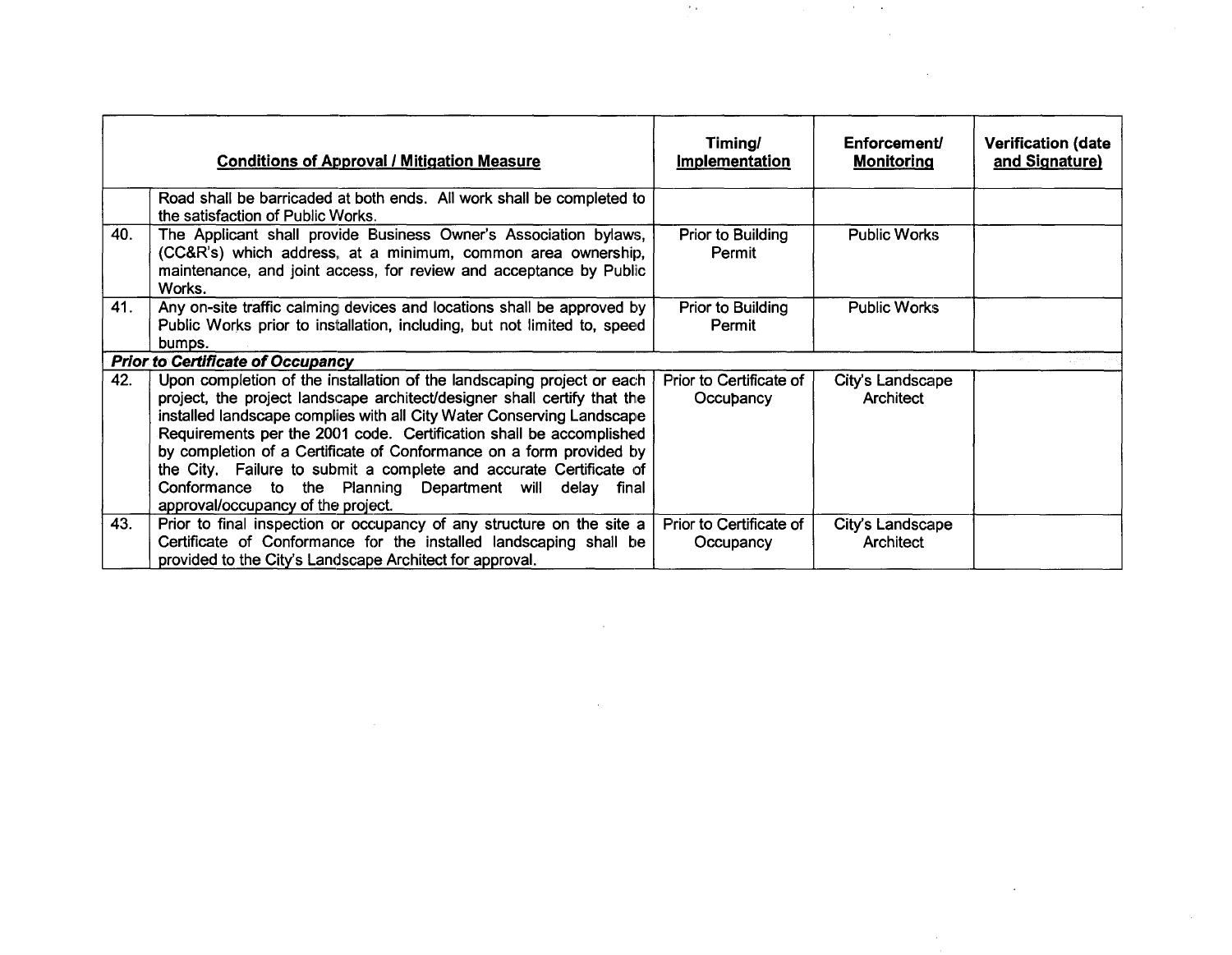#### General Information and Compliance Items:

The following items are noted for the applicant's information. These items are required by other local agencies, the City, state or federal agencies, and are not conditions of approval of the project. Applicant should consult the appropriate agency for the specific requirements as the City is not the authority on matters specifically controlled by other agencies.

- a. Dead-end streets in excess of 150 feet require emergency vehicle turn-around. (CSD- Fire)
- b. Any and all gates impeding fire lanes or roadways shall comply with Appendix VII of the 2002 Sacramento **County Fire Code. (CSD-Fire)**
- **c.** ,~II **civil engineering plans are required to be submitted in an electronic format. When plans are readyforfinal** signature, it is required that the engineering firm submits an electronic copy of the complete plan as it appears in the approved printed plans with addresses. All electronic formats will be submitted on Windows/DOS formatted diskettes, zip disks or on compact disk (CD). E-mailed copies will not be accepted at this time. The electronic submittal shall include ALL supporting drawing files and ALL drawing files pertaining to the project, including XREFs. The digital submittal shall be ONLY in the following data format listed below: (CSD-Fire)

DWG (Applies to AUOCAD drawing file) any AutoCAD DWG version is accepted

- d. All commercial buildings, in excess of 3,599 square feet shall be equipped with an approved automatic fire sprinkler system. (CSD-Fire)
- e. Commercial developments in excess of 10,000 square feet require looped fire mains of a minimum of ten (10) inch diameter to supply fire hydrants spaced at a maximum of 300-foot intervals. This on-site fire main shall be connected to the municipal water main at not less than two (2) points. (CSD-Fire)
- f. This development is required to provide fire flow from a public water system capable of delivering at a minimum 50 PSi static pressure and 3,000 GPM at 20 PSi residual pressure in commercial areas and 50 PSi static pressure. Buildings of certain types of construction, size, and use may need additional fire flow or the application of mitigating efforts to meet fire flows above this minimum. (CSD-Fire)
- g. All required roadways, street signs, addresses, water mains, fire hydrants, and fire flows shall be provided prior to the existence of any combustible construction or storage. The slope of access roadways shall not exceed 10% for asphalt and 5% for concrete. The roadways shall be constructed to a 20-foot minimum width of three (3) inches AC over six (6) inches AB with good drainage. (CSD-Fire)
- h. Fire Department approved traffic pre-emption devices of a type approved by the Cosumnes Fire Department shall be installed on all traffic signal devices erected or modified by this development. These devices shall be installed and functioning prior to any occupancy and at no cost to the Elk Grove Fire Department. (CSD-Fire)
- i. Required fire alarm systems shall be connected to a UL listed central station approved by the Sacramento County Regional Communications Center. (CSD-Fire)
- j. The installation of on-site or off-site fire protection equipment including fire hydrants and water mains shall meet the standards of the Cosumnes Fire Department and the water purveyor having jurisdiction. (CSD-Fire)
- k. The installation of roadway gates, addresses, landscaping, pipe bollards, fuel tanks, masonry sound walls tree wells and/or all other traffic calming devices is subject to standards outlined by the Elk Grove Fire Department. All proposed traffic-mitigation plans shall be submitted to the Cosumnes CSD Fire Department for review and approval prior to installation. (CSD- Fire)
- I. An 8-inch collector sewer line that runs along South Promenade Parkway is in design. The sewer line stops at the south end of Promenade Parkway. A new sewer line will be required to extend east along West Stockton Boulevard, up to the east end of property line, to serve lot on east side of this property. (Sacramento Area Sewer District)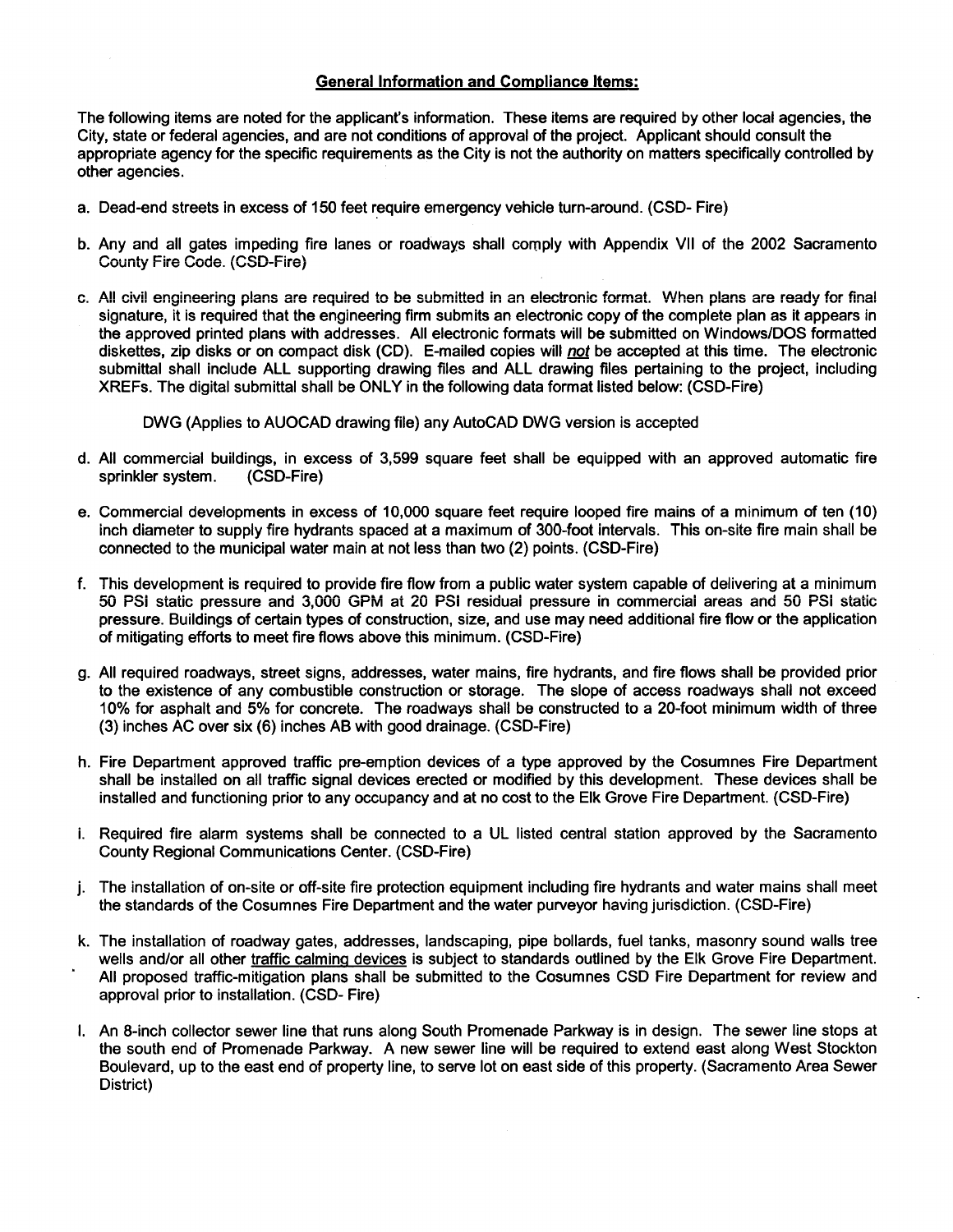- m. Any use of District sewer easement, which is not compatible or interferes with the construction, reconstruction, operation, maintenance, or repair of the District's sanitary sewer(s), shall not be allowed. Each proposed use shall be reviewed and approver in writing by the District Engineer prior to the use of the easement by the Grantor. This includes Landscaping. (Sacramento Area Sewer District)
- n. Developing this property will require the payment of sewer impact fees. Impact fees shall be paid prior to filing and recoding the Final Map or issuance of Building Permits, whichever is first. Applicant should contact the Fee Quote Desk at 876-6100 for sewer impact fee information. (Sacramento Area Sewer District)
- o. The project applicant shall pay all applicable City of Elk Grove administered development impact fees in effect at the time of building permit issuance per the Agreement Regarding Fees, Infrastructure and Eminent Domain Action entered into as of October 31, 2007 by and between the City of Elk Grove and Feletto Development, LLC. For further information on development related fees, see the 2008 Development Related Fee Booklet at: www.elkgrovecity.org/finance/financial-planning-divisions/drf-informtion.htm. (Finance Department)
- p. As more projects in the surrounding area begin to develop, it is important to allow for good, safe, connectivity between and within projects for bicycle and pedestrian use where appropriate. (Sacramento Metropolitan Air Quality Management District)
- q. All design plans shall be prepared by an Architect/Engineer licenses in the State of California and comply with the 2007 California Building Code (CBC), 2007 California Plumbing Code (CPC), 2007 California Mechanical Code, 2007 California Electrical Code (CEC) & 2007 California Energy Code. (Building Department)
- r. Site Plan shall properly delineate all required methods of "accessible paths of travel" from all doors (exits/entrances) all around each building to the "public right of way" by way of the most direct route. Site Plan is required to show an accessible path of travel from the closest public transportation stop, along an accessible **sidewalk, onto the site and up and into the building entrance. Note that the accessible route of travel shall be** the most practical direct route. If more than one path of travel is provided from more than one public street and transit stop, all routes shall be on an accessible path. 2007 CBC 1114B.1.2 & 1127B.1

In addition, the Site Plan shall properly delineate required methods of "accessible paths of travel" from building to building for all building associated with this site. 2007 CBC 1127B.1 Note: Due to the size and magnitude of the proposed project the aforementioned information shall also be submitted in the form of a separate Master Site Plan submittal the shell structures in order to aid the future Tenant Improvement (T.I) submittal review process. (BUilding Department)

- s. Separate Site Lighting Plan and associated detail package/plan set shall be submitted as a separate permit. (Building Department)
- t. Separate permit submittals will be required for all exterior building signage and site monument signs. Included is a proposed 70'-0" high pylon sign that will required the following (Building Department):

Design plans shall be prepared by a professional engineer licensed in the State of California and comply with the 2007 California Building Code (CBC), 2007 California Electrical Code (CEC) & 2007California Energy Code.

WIND DESIGN: Wind Speed (3 second Gust) =85 mph Exposure Category = C SEISMIC DESIGN Per the 2007 CBC & ASCE 7-05

- u. Geotechnical Investigation Report will be required along with a "Letter of Compliance" by the geotechnical consultant related to the foundation design. (Building Department)
- v. "Special Inspection" will be required at various stages of construction for variance material installation requirements such as foundation excavation (cast-in-drilled hole (CIDH) piers/caissons), welding, installation of high strength steel bolts, etc. (Building Department)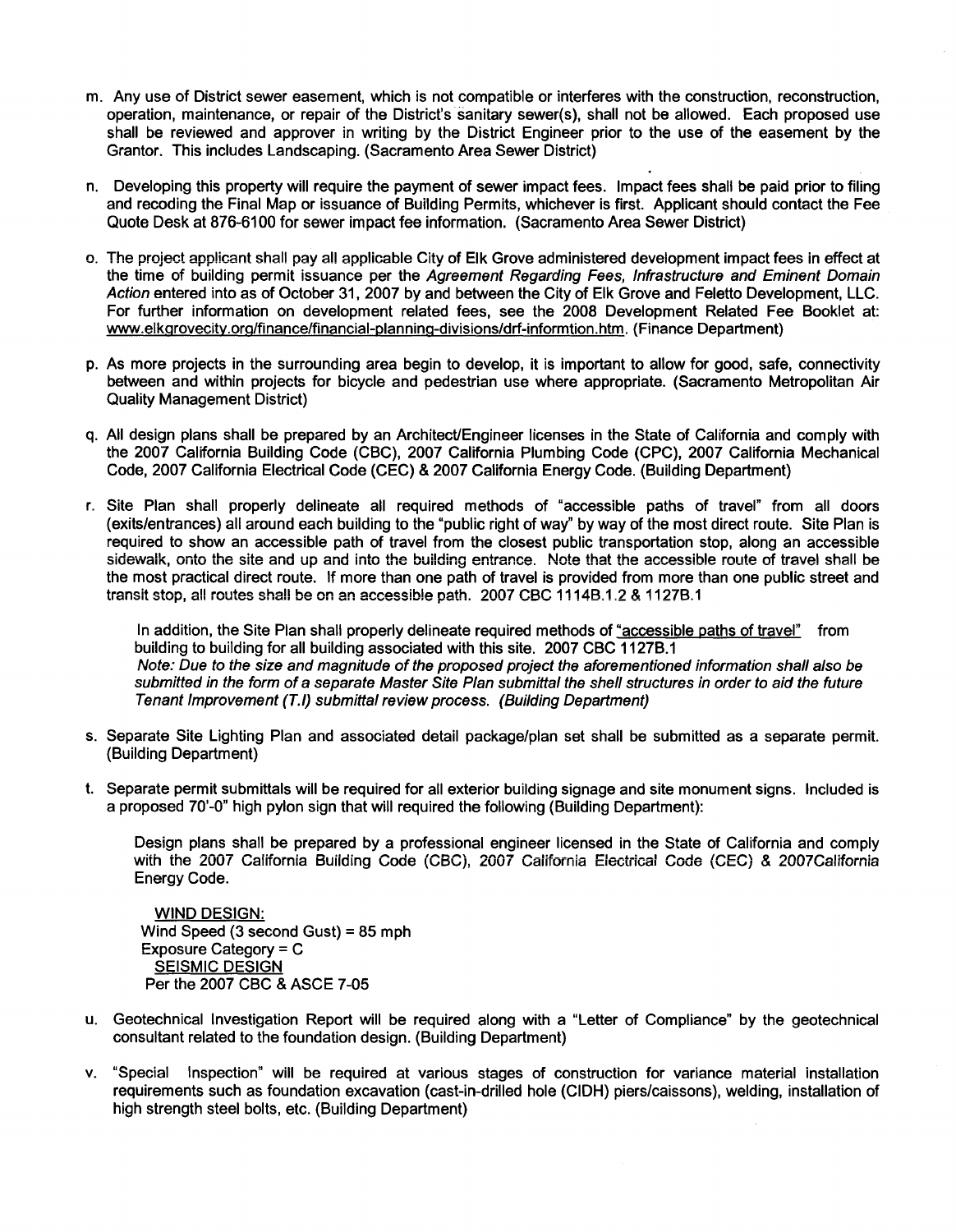- w. Prior to the issuance of any building permits for the project, the project developer/owner shall pay Zone 40 development fees applicable at the time of building permit issuance in accordance with Title 4 of Sacramento County Water Agency (SCWA) Code.
- x. Prior to the issuance of any building permits for the project, the project shall conform to the specific provision of the City of Elk Grove Water Conservation Ordinance (formerly Chapter 14.10 of the Sacramento County Code) to the satisfaction of the City's Landscape/Oak Tree Coordinator. (SCWA)
- y. If there are any discrepancies between the approved site plan and the conditions of approval, the conditions of approval shall supersede the approved site plan. (Public Works)
- z. Any improvements, public or private, damaged during construction shall be replaced, by the applicant, in-kind or with new improvement. (Public Works)
- aa. Street (trench) cuts into existing streets require a separate encroachment permit and the payment of street cut fees by the Applicant. Where multiple street cuts into the same street occur, a single, final surface (pavement) trench repair over all the trench cuts is required. Pavement grinding is required for the full length and width of the trenches. (Public Works)
- bb. Improvement related conditions can be satisfied by completing an approved design, executing an improvement agreement, and providing suitable financial security (e.g. bonds, letter of credit, etc), all to the satisfaction of the City, prior to the implementation timing required by the condition. (Public Works)
- cc.The Applicant shall submit and obtain City approval of plans and specifications for the construction of public improvements and all grading. The drainage system shall be designed in accordance with the accepted Drainage Study to accommodate runoff from the ultimate development and shall meet the City of Elk Grove Improvement Standards, construction standards, storm water design standards, and City of Elk Grove Flood Piain Management Pian and Ordinance in effect at the time of improvement Pian approval. Street gutter flowlines shall be designed to be above the 10-year frequency flood elevation pursuant to the Floodplain Management Plan. (Public Works)
- dd. The Applicant shall complete grading and construct all on-site and off-site drainage improvements in accordance with the approved Improvement Plans. (Public Works)
- ee. The Applicant shall comply with the regulations of the Federal Emergency Management Agency (FEMA) and the City of Elk Grove Flood Plain Management Ordinance. The lowest finished floor elevation for a habitable building will be a minimum of 1 (one) – foot above the 100-year frequency water level, certified by a registered Civil Engineer or licensed Land Surveyor, and submitted to the City. Amendments and/or revisions of FEMA flood insurance rate maps will be required for all development located in the federal or local flood zone. All FEMA map revisions (both CLOMR and LOMR) must be approved by the City and fully processed through FEMA. Completed revisions shall be placed on file with the City. (Public Works)
- ff. The Applicant shall prepare a Storm Water Pollution and Prevention Plan (SWPPP) to be executed through all phases of grading and project construction. The SWPPP shall incorporate Best Management Practices (BMPs) to ensure that potential water quality impacts during construction phases are minimized. These measures shall be consistent with the City's Improvement Standards and the Land Grading and Erosion Control Ordinance. The SWPPP shall be submitted to the Central Valley Regional Water Quality Control Board for approval and to the City for review. During construction, the applicant shall implement actions and procedures established to reduce the pollutant loadings in storm drain systems. The project applicant shall implement Best Management Practices (BMPs) in accordance with the SWPPP and the City of Elk Grove Improvement Standards. (Public Works)
- gg. In order to mitigate erosion and sediment control problems on the project site, the project shall comply with the City's Land Grading and Erosion Control Ordinance. If the project size is more than one acre, a Notice of Intent (NOI) shall be filed to obtain coverage under the California State Water Resources General Construction Activity Storm Water Permit. Permits are issued by the State Water Resources Control Board, which can provide all applicable information to complete and file the necessary documents. Applicant shall comply with the terms of the general construction permit, the City of Elk Grove Municipal Code, and the NPDES Waste Discharge Requirements for the City of Elk Grove Municipal Storm Sewer Discharges. (Public Works)